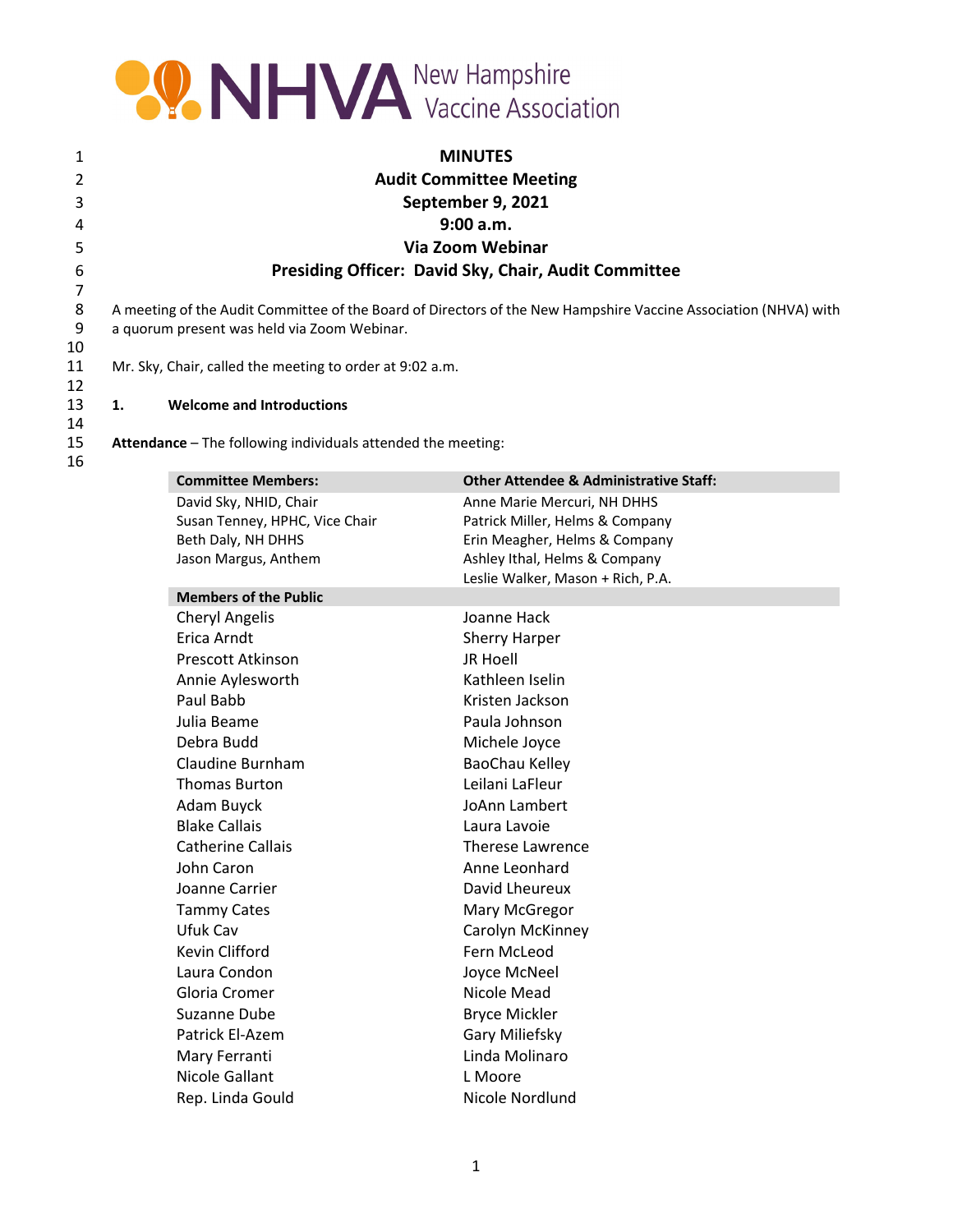

| I |  |
|---|--|
|   |  |

|          | <b>Members of the Public (continued)</b> |                                                                                                             |
|----------|------------------------------------------|-------------------------------------------------------------------------------------------------------------|
|          | Leslie Nuchow                            | Amy Spillane                                                                                                |
|          | Kristy O'Donnell                         | Melissa Szymansky                                                                                           |
|          | Brenda Ostroth                           | <b>Helene Traill</b>                                                                                        |
|          | <b>Courtney Peacock</b>                  | Larisa Trexler                                                                                              |
|          | Carol Petrusewicz                        | Eric Vau                                                                                                    |
|          | <b>Emily Phillips</b>                    | Jennifer Wallace                                                                                            |
|          | George Preston                           | Daniel Werman                                                                                               |
|          | Goran Romanovic                          | Robert White                                                                                                |
|          | Alison Sanchez                           | Rosemarie Wissenbach                                                                                        |
|          |                                          | Additional members of the public attended the meeting virtually but did not self-identify.                  |
| 18       |                                          |                                                                                                             |
| 19       |                                          | Mr. Miller announced that he was recording the meeting for the purpose of drafting minutes. Ms. Condon, Ms. |
| 20<br>21 |                                          | Lawrence, Mr. LaFleur, Ms. Kelley, and Mr. Hoell indicated that they were recording the meeting.            |

22 Mr. Sky opened the meeting reciting NHVA's statement regarding public commentary during meetings. He welcomed the members of the public that joined the meeting and explained it is this Committee's policy to observe time later in the meeting for public commentary. 

26 Mr. Sky asked that Mr. Miller to take roll call for attendance purposes.

| 27 |                  |         |        |
|----|------------------|---------|--------|
| 28 | Committee Member | Present | Absent |
| 29 | <b>Beth Daly</b> | х       |        |
| 30 | Jason Margus     | х       |        |
| 31 | David Sky        | х       |        |
| 32 | Susan Tenney     | х       |        |
| 33 |                  |         |        |

## **2. Review and Acceptance of August 25, 2021 Meeting Minutes**

 Mr. Sky asked the Committee if anyone had any questions or changes to the August 25, 2021, meeting minutes. No questions or changes were identified.

**VOTE RECORDED:** On a motion by Ms. Tenney, seconded by Ms. Daly, by roll call vote, it was unanimously *VOTED: To accept the August 25, 2021, Audit Committee meeting minutes as presented.* 

| 42 | Committee Member | Yes | No |
|----|------------------|-----|----|
| 43 | <b>Beth Daly</b> |     |    |
| 44 | Jason Margus     |     |    |
| 45 | David Sky        | Х   |    |
| 46 | Susan Tenney     |     |    |
|    |                  |     |    |

 

# **3. CY2022 Assessment Rate Discussion and Board Recommendation**

 Mr. Sky invited Mr. Miller to review the changes to the rate setting model since the August 25, 2021 meeting. Mr. Miller proceeded to review the changesto slides 4, 5, 8, 12, 20, and 21. Slide 4 showed that the potential assessment reserve for COVID vaccine in FY23 and FY24 was removed from the assumptions. Slides 5, 8, and 12 had changes

regarding the process timeline, Q4 FY2021 covered lives, and Medicaid enrollment numbers.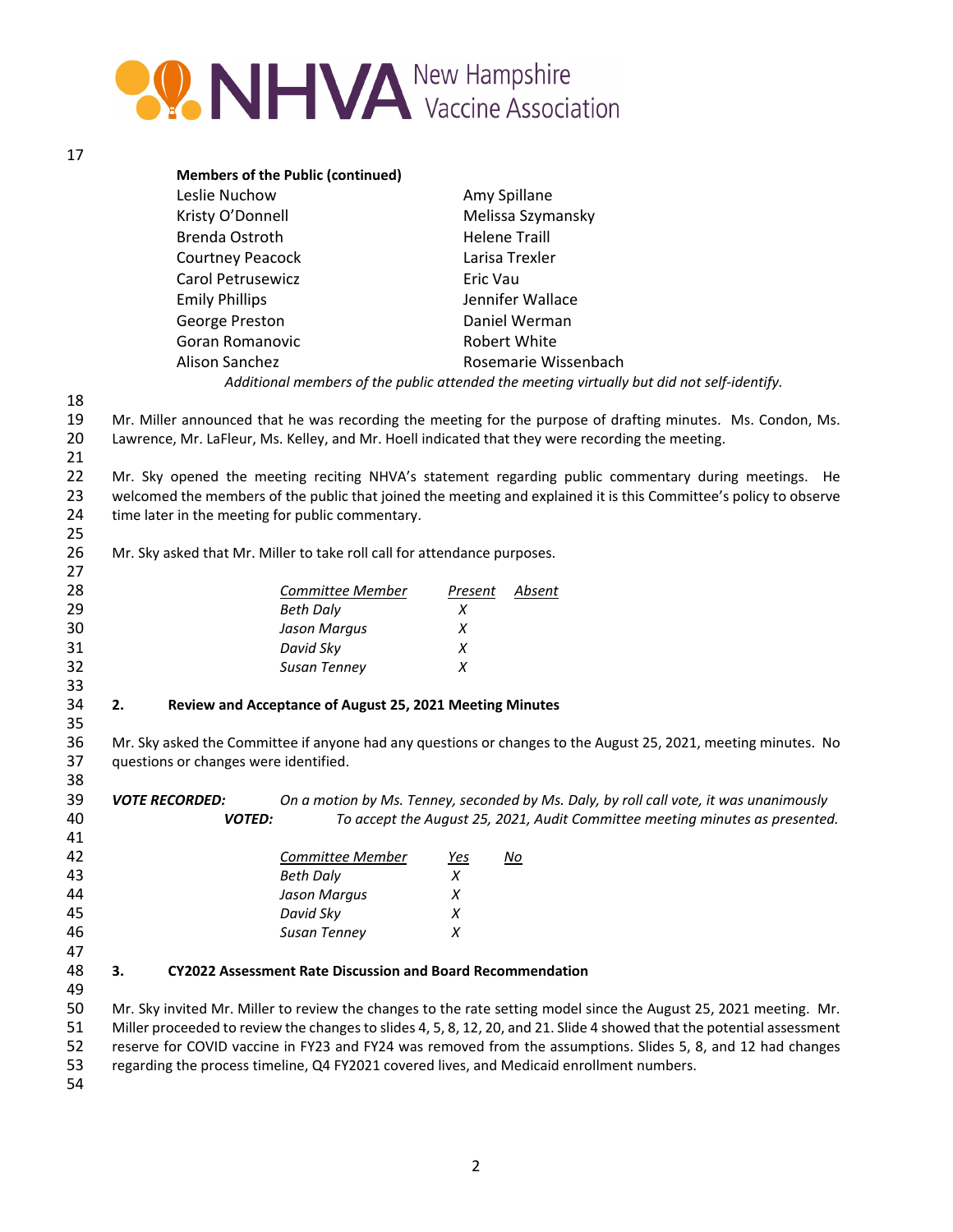

 Mr. Miller referred to slide 20 and reviewed the *CY2022 Model Rate Assumptions* slide. Several changes have been made as a result of the August Audit Committee meeting. Line four outlines the funds being set aside in reserve: 57 10% reserve of the non-Federal program cost and the existing \$5M assessment reserve fund to use for rate stabilization as needed. A COVID vaccine reserve proposed for FY2023‐2024 was removed. In item nine the CDC credit amount was reduced from \$2.8M to \$2.5M.

 Moving to slide 21, *SFY2022‐2024 Rate Model* Mr. Miller explained how the proposed rate of \$6.85 was reached based upon feedback from the prior Audit Committee meeting*.* The total covered lives within the model now show less of a reduction than in the prior version. The projection for SFY2022 is 485,000; SFY2023 is 480,000; and SFY2024 at 475,000 total covered lives. It assumes that the economy is anticipated to continue to rebound and NHVA will not see as drastic reduction in covered lives due to COVID. It is also anticipated that we will receive additional information about Medicaid and the Federal changes that are expected at the end of the year. For this upcoming year, the TRICARE cap rate has been left the same as last year since they will not be known until October. We anticipate the TRICARE settlement will be completed this upcoming fiscal year and will no longer have this extra revenue in future years. A rate of \$6.85 PMPM is proposed for calendar year 2022. In the prior model, it showed a rate over three years in the \$7.20‐\$8.00 range, but with changes in the above assumptions, this rate was reduced to the proposed amount. One goal of the model is for line seven to be as close to zero as possible.

 At the conclusion of the presentation, Mr. Miller asked the Audit Committee to consider the proposed rate of \$6.85 for recommendation to the full Board of Directors at their meeting on September 22, 2021. 

 Mr. Sky thanked Mr. Miller for his presentation. He asked if any of the Committee members had additional questions for Mr. Miller. Hearing none, Mr. Sky asked for a motion.

**VOTE RECORDED:** On a motion by Ms. Tenney, seconded by Ms. Daly, by roll call, it was unanimously *VOTED: The Audit Committee recommend to the full Board of Directors to accept the proposed assessment rate for calendar year 2022 of \$6.85 PMPM.*

| 83 | Committee Member | Yes | No |
|----|------------------|-----|----|
| 84 | <b>Beth Daly</b> |     |    |
| 85 | Jason Margus     |     |    |
| 86 | David Sky        |     |    |
| 87 | Susan Tenney     |     |    |
| 88 |                  |     |    |

## **4. Other Business**

Mr. Sky asked the Committee members if anyone had any other business to discuss. There was none.

## **5. Public Comment**

 Mr. Sky thanked the members of the public that joined the meeting and asked if anyone wished to provide a statement. The majority of those providing public comment believed that the NHVA Audit Committee meeting was a continuation of a DHHS hearing on the vaccine registry held the day before. Mr. Sky explained that the two meetings were not related, and today's meeting was not a public hearing. Several members of the public provided statements encompassing the following topics relevant to the business of the NHVA:

- 100 Concern that DHHS continues to request funding from NHVA to support the State's vaccination registry, in spite of Attorney Mark McCue's written opinion of September 5, 2018 rejecting this request for DHHS programs and employees.
- 103 NHVA's public access policy.
- 

105 Mr. Sky again thanked the members of the public who have taken the time to attend today and to provide comments.